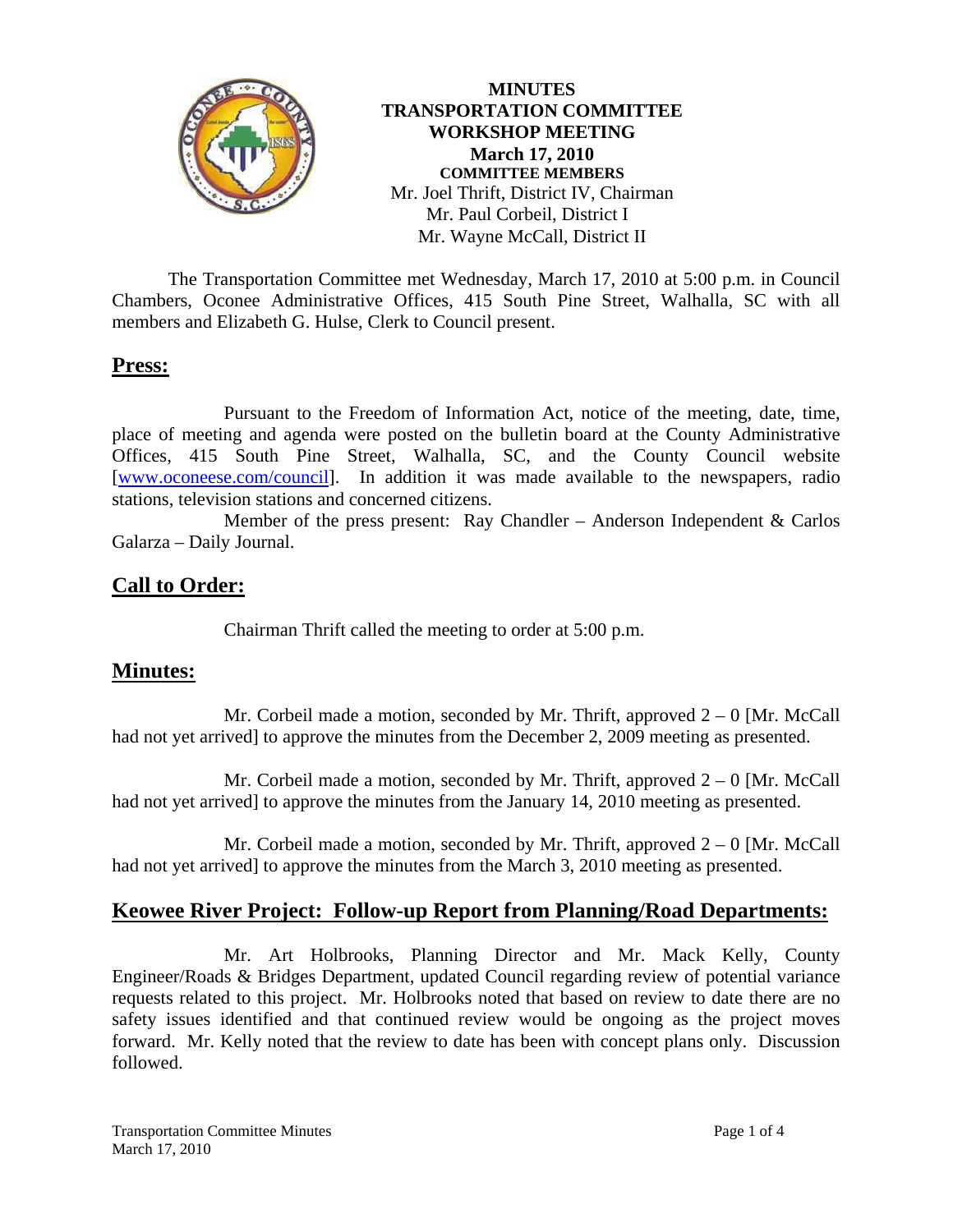Mr. Thrift noted that he would present to Council for approval the recommendation that the Planning and Road Departments continue to work with the developer and their engineering firm to assure that all public safety issues are identified and resolved.

# **Ongoing Project Status/Staff Report: County Engineer:**

 Mr. Mack Kelly, County Engineer, addressed the Committee utilizing several handouts [filed with these minutes] highlighting weather events; emergency service; Solid Waste, Building Maintenance, Sheriff Department & PRT projects.

Mr. Kelly also provided an update regarding the Bennettsville Road and Jenkins Bridge Road projects.

 Cobb Bridge conceptual drawings [filed with these minutes] were presented to the Committee for review and discussion. Mr. Kelly reviewed the two drawings and recommended to the Committee that the clear span bridge be approved; noting that the cost was approximately \$200,000 more but that saving would be made on permitting and engineering costs. Discussion followed. It was the consensus of opinion of the committee that the bridge should be replace with a clear span bridge.

Lastly, Mr. Kelly addressed the following issues:

- Alice Lane: The committee requested that Mr. Kelly approach the residents again to obtain right-of-way on this road.
- Road Closure Status: Mr. Kelly reported that Crooks Road, High Point Road and Dr. Johns Road are in the process of being closed and that he continues to work closely with the attorney to ensure that the process moves forward as quickly as possible. The committee voiced frustration regarding the length of time to close the roads; noting that there are many more roads on the list for closure that have not had the process begun yet.
- Budget Concerns: Mr. Kelly noted that he has approximately \$304,000 remaining in the paving budget and that the CTC has committed verbally to an additional \$860,000. It was the consensus of the committee that Mr. Kelly follow-up with the Delegation Office to obtain written confirmation of the amount.
- BRC Road: Mr. Kelly noted that this issue had legal issues and requested an Executive Session to discuss the issues. The committee agreed to hold an Executive Session at the end of this meeting.

## **New Business:**

### **Approved Citizen Appearances / Requests**

#### **Request to Close a Portion of Stadium Road / Mr. Joe Davis**

 Mr. Davis addressed the Committee utilizing a map [filed with these minutes] requesting that the Committee approve the closure of the end portion of Stadium Road. Mr. Davis stated that he own all adjoining property. He stated that he has received approval from SDOC Bus Superintendent, Mr. Sammy Grant; and Mr. Terry Pruitt, Pioneer Water. Discussion followed.

 Mr. Thrift stated that the Committee would visit the road and notify Mr. Davis regarding their decision.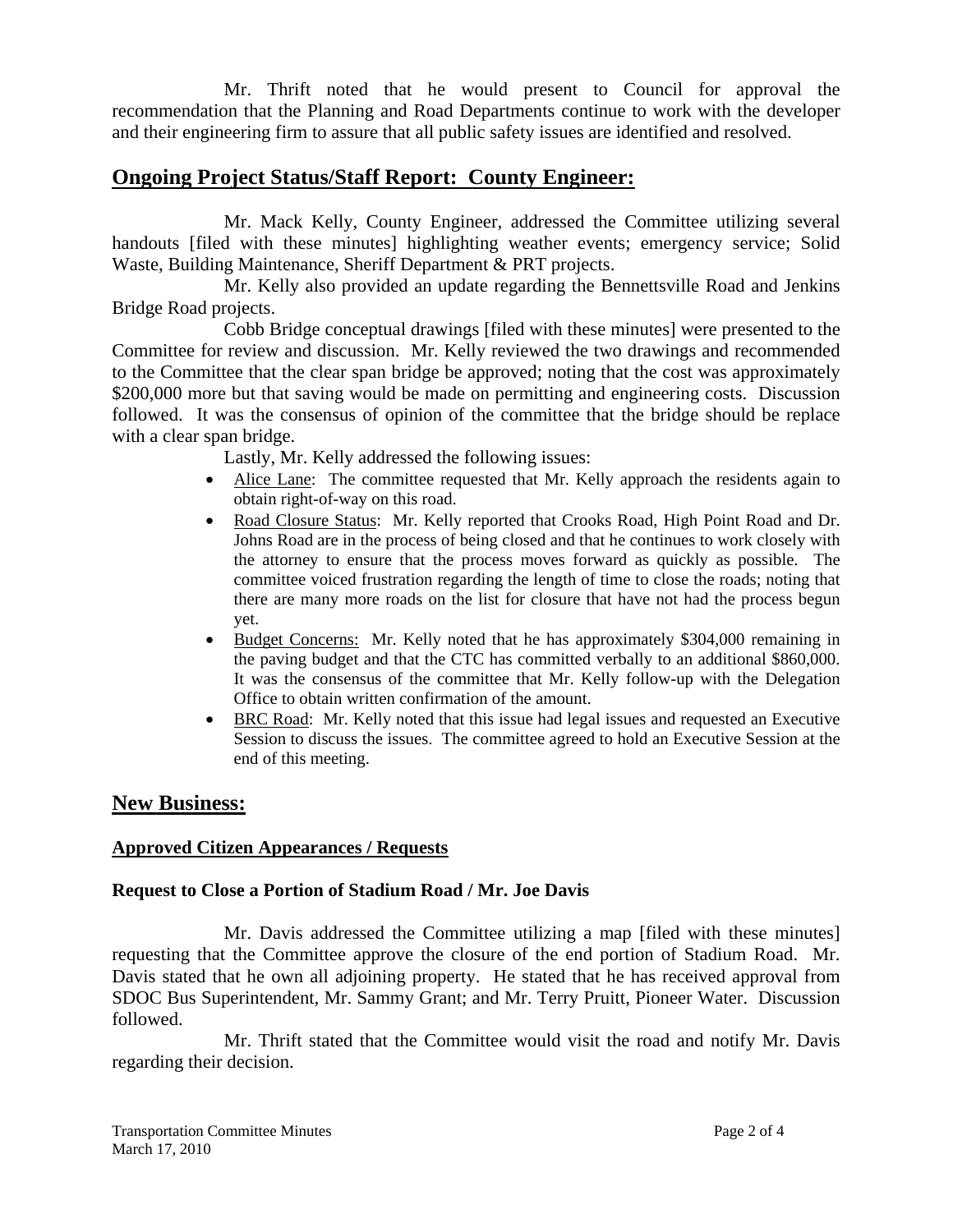### **Edgewood Drive / Mr. Ronny Kirby**

Mr. Kirby did not attend the meeting; therefore the issue was not discussed.

#### **Army Corp of Engineers [COE] Request to take over maintenance of Tee Ben Trail**

 A representative of the COE was not present but Mr. Kelly was familiar with the request and addressed the Committee. The request is for the County to take over maintenance of a portion of the road near the river. Mr. Kelly stated that his recommendation to the committee was to deny the request. Discussion followed.

 Mr. Thrift stated that the Committee would accept the recommendation of the County Engineer and deny the request. The Committee requested Mr. Kelly notify the COE of their decision.

#### **Approved Staff Appearances / Requests**

#### **PRT / Mr. Phil Shirley**

Mr. Shirley addressed the Committee and reported on the Road Department's assistance with the South Cove Park Retaining Wall Project partially funded by a PARD grant. Mr. Shirley utilized a PowerPoint presentation [filed with these minutes] to show before and after photographs. Mr. Shirley thanked the Road Department noting that their assistance saved his department thousands of dollars with in house assistance.

The Committee commended both Mr. Shirley and Mr. Kelly and their respective departments for working together to save the tax payers money.

## **Old Business:**

#### **Whitewater Lake**

Mr. Kelly addressed the Committee utilizing a large map [filed with these minutes] highlighting the requested upgrades by the residents. Discussion followed.

 Mr. Thrift asked Mr. Kelly to follow up with the residents to obtain right-of-ways as required.

#### **Tamassee Middle School**

 Mr. Kelly addressed the Committee noting that he along with the Administrator visited the road with the following report:

- 1. The road is within the town limits
- 2. The road is on SDOC property
- 3. The portion of the road in question is a state road

Mr. Kelly stated that he would contact the sponsoring teacher and provide her with information to contact the state, SDOC and the town to address the safety concerns. In addition, he noted that they could petition for C Funds as monies are designated for municipalities.